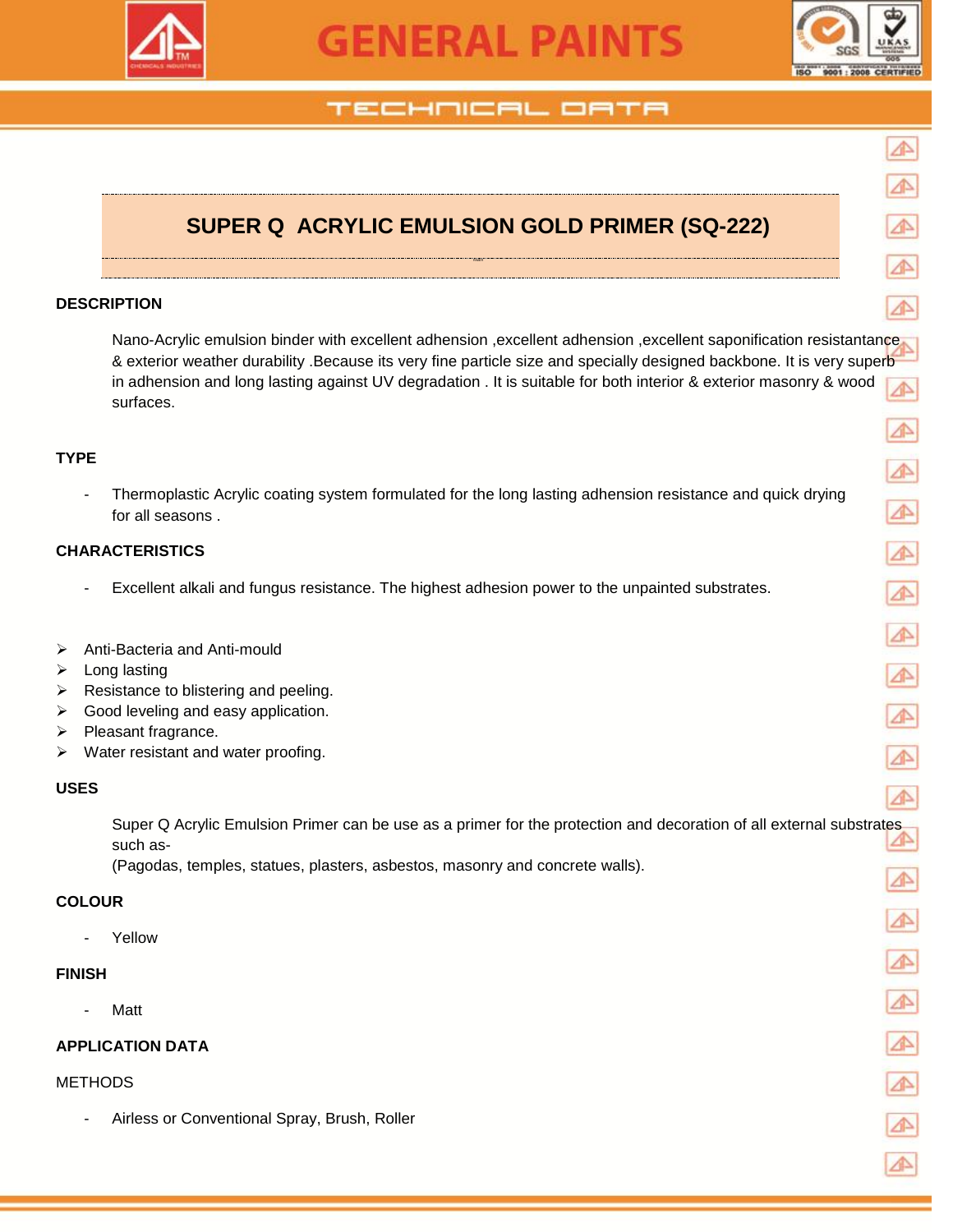



⚠

### TECHNICAL ORTA

#### **DILUTION**

Use Clean water

 For brush 10-15% by Volume (Dilution is to improve the workability) For spray 50-100% by Volume (Dilution is to improve the workability)

#### SPREADING RATE

- 43 – 50 sq.M per US,Gal

#### Dry Film Thickness

30-35 microns

### **SURFACE PREPARATION**

#### **New Surface**

| Masonry & Concrete | : Surface must be dry, clean & free of dirt, dust, grease or wax. Concret must be full cured and   | ⚠ |
|--------------------|----------------------------------------------------------------------------------------------------|---|
|                    | left over 30 days before painting.                                                                 |   |
| Wood               | : Surface must be dry, clean & free of dirt, grease or wax. Sand properly with sand paper for      | ⚠ |
|                    | Maximum adhension.                                                                                 |   |
| <b>Old Surface</b> |                                                                                                    |   |
| Masonry & Concrete | : Mechanical sand off old paint, remove un-desirable & poor adhering to the surface by proper      | ⚠ |
|                    | wire brush and paper.                                                                              |   |
| Wood               | : Surface must be dry, clean & free of dirt, dust, grease or wax. Remove old paint with mechanical |   |
|                    | wire brush. Sand properly with sand paper for maximum adhension                                    |   |
|                    |                                                                                                    |   |

#### DRYING TIME

- Touch Dry (5-10 minutes) (at 100 um Dry Film thickness)
- Hard Dry (4-6 hour) (at 100 um Dry Film thickness)

#### OVERCOATING TIME

4-6 hrs (Depends on the surrounding temperature)

#### NUMBER OF COATS

Recommended 2-3 Coat for maximum film protection .

#### CLEANING

Lean all equipment immediately with water after use